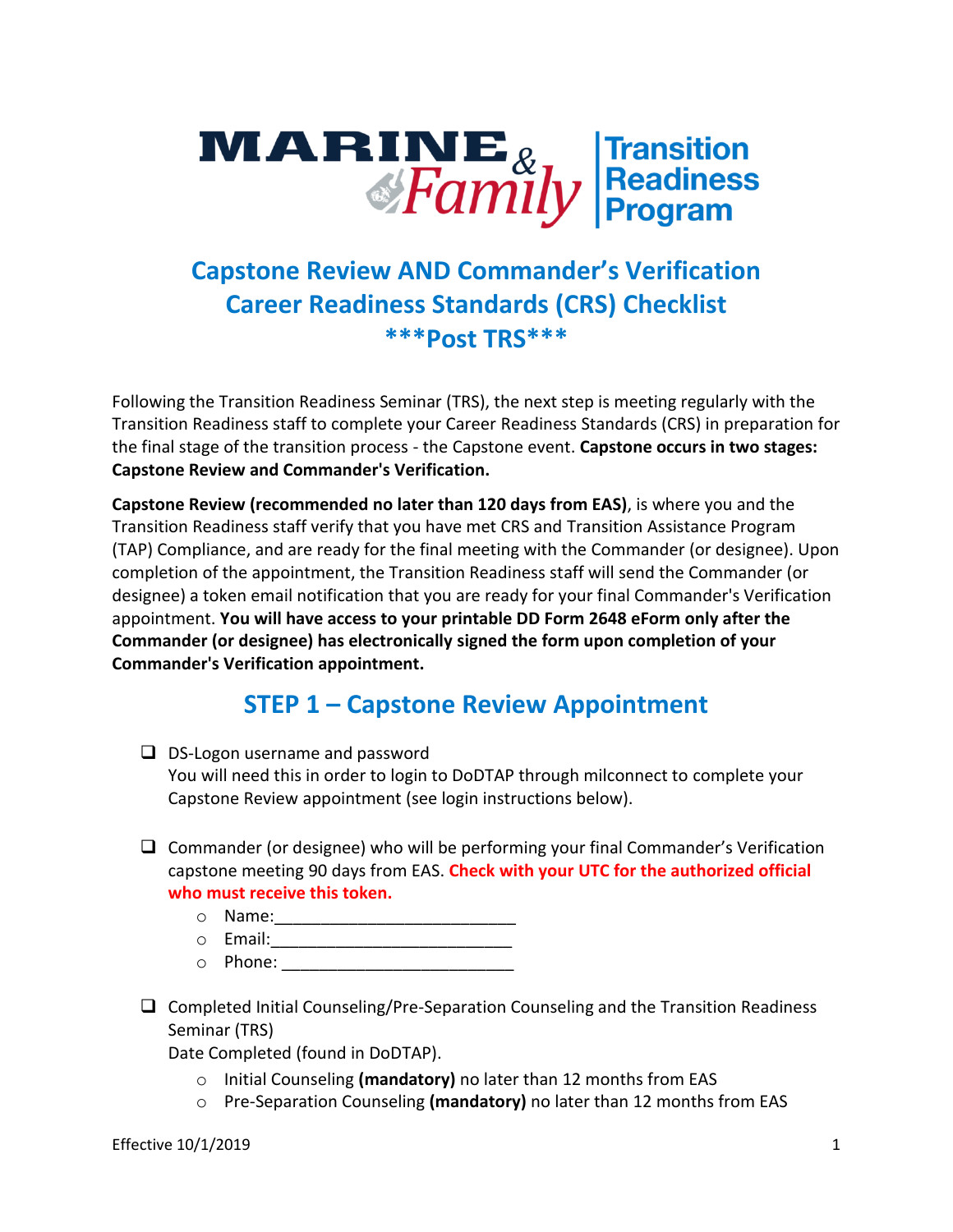| ○ Department of Labor (DOL) Employment Workshop (mandatory unless |
|-------------------------------------------------------------------|
| <b>exempted)</b> no later than 6 months from EAS                  |

- o Veterans Affairs (VA) Benefits and Services **(mandatory)** no later than 6 months from EAS
- $\circ$  Managing Your (MY) Transition (mandatory) no later than 6 months from EAS
- $\circ$  Reserve Opportunities and Obligations Brief (ROOB) (A/C only) no later than 6 months from EAS
- o Military Occupational Code Crosswalk **(mandatory)** no later than 6 months from EAS
- o Connecting with the Marine For Life Network **(mandatory)** no later than 6 months from EAS
- o Financial Planning for Transition **(mandatory)** no later than 6 months from EAS
- $\Box$  Registered on eBenefits Date Completed: (found in DoDTAP)
- $\Box$  Prepared a criterion-based Financial Plan for military to civilian transition Date Completed: (found in DoDTAP)
- $\Box$  Completed a Self-Assessment/Individual Transition Plan Date Completed: \_\_\_\_\_\_\_\_\_\_\_\_\_\_\_\_
- $\Box$  Completed a Continuum of Military Service Opportunity counseling (Active Component Only). **OR** attendance at the Reserve Opportunities and Obligations Brief during TRS. Date Completed: (found in DoDTAP)
- $\Box$  Complete DoD Standardized Gap Analysis or verification of employment Date Completed: \_\_\_\_\_\_\_\_\_\_\_\_\_\_\_\_
- $\Box$  Completed Resume or verification of employment Date Completed: \_\_\_\_\_\_\_\_\_\_\_\_\_\_\_\_

#### **Depending on the additional training tracks you chose to pursue, you will also have to provide the following additional information:**

 $\Box$  Accessing Higher Education Track or Vocational Training Track o Compare colleges/technical institutions Date Completed: \_\_\_\_\_\_\_\_\_\_\_\_\_\_\_\_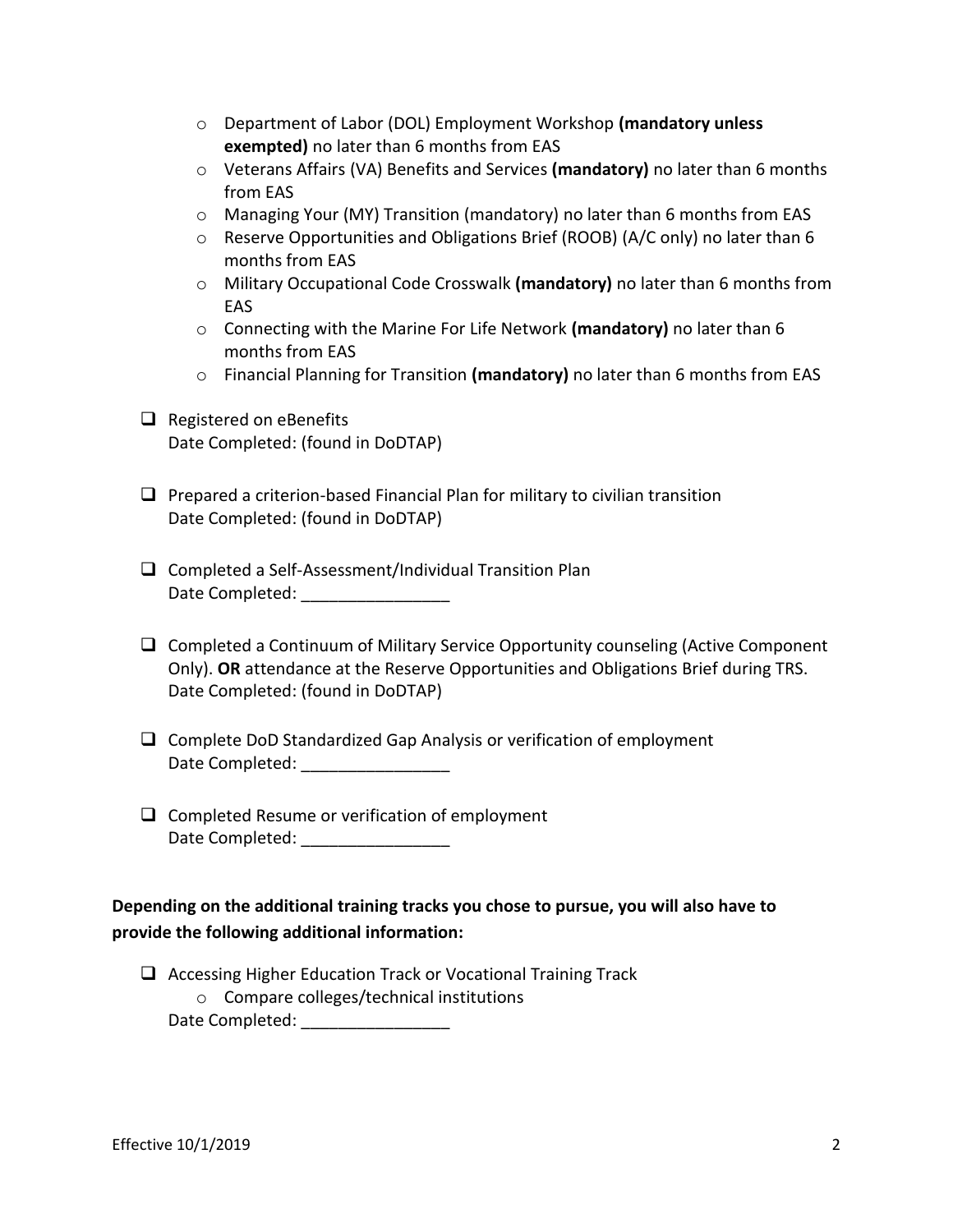## **STEP 2 – Commander's Verification Appointment**

**Commander's Verification (required no later than 90 days from EAS) as scheduled by the UTC, is the culminating activity in the transition process, where a Commander (or designee) verifies that you have met CRS and VOW using the [DD Form 2648 eForm,](https://dodtap.mil/login.html) and the employment, education, or technical training goals you intend to pursue post transition, along with a viable plan for transition to civilian life. Additionally, if you require or desire follow-on assistance, the Commander (or designee) will facilitate a "warm handover" to appropriate helping partners such as the Department of Veterans Affairs or the Department of Labor.**

- $\Box$  Contact your UTC to let them know the token has been sent to Commander (or designee) and you are ready for your appointment with them
- $\Box$  Meet with your Commander (or designee) to complete the Commander's Verification process
- $\Box$  Once your form is signed, go into DoDTAP through milconnect and print 3 pdf copies of your completed DD Form 2648 eForm (see instructions below)
- $\Box$  Take a copy to your UTC
- $\Box$  Take a copy to IPAC
- $\Box$  Don't forget to visit the Statement of Benefits and Veteran Action Point checklist on the Marine For Life Cycle Website at [http://usmc-mccs.org](http://usmc-mccs.org/) to continue on a successful transition.

**YOU'RE ALL DONE....GOOD LUCK!!!**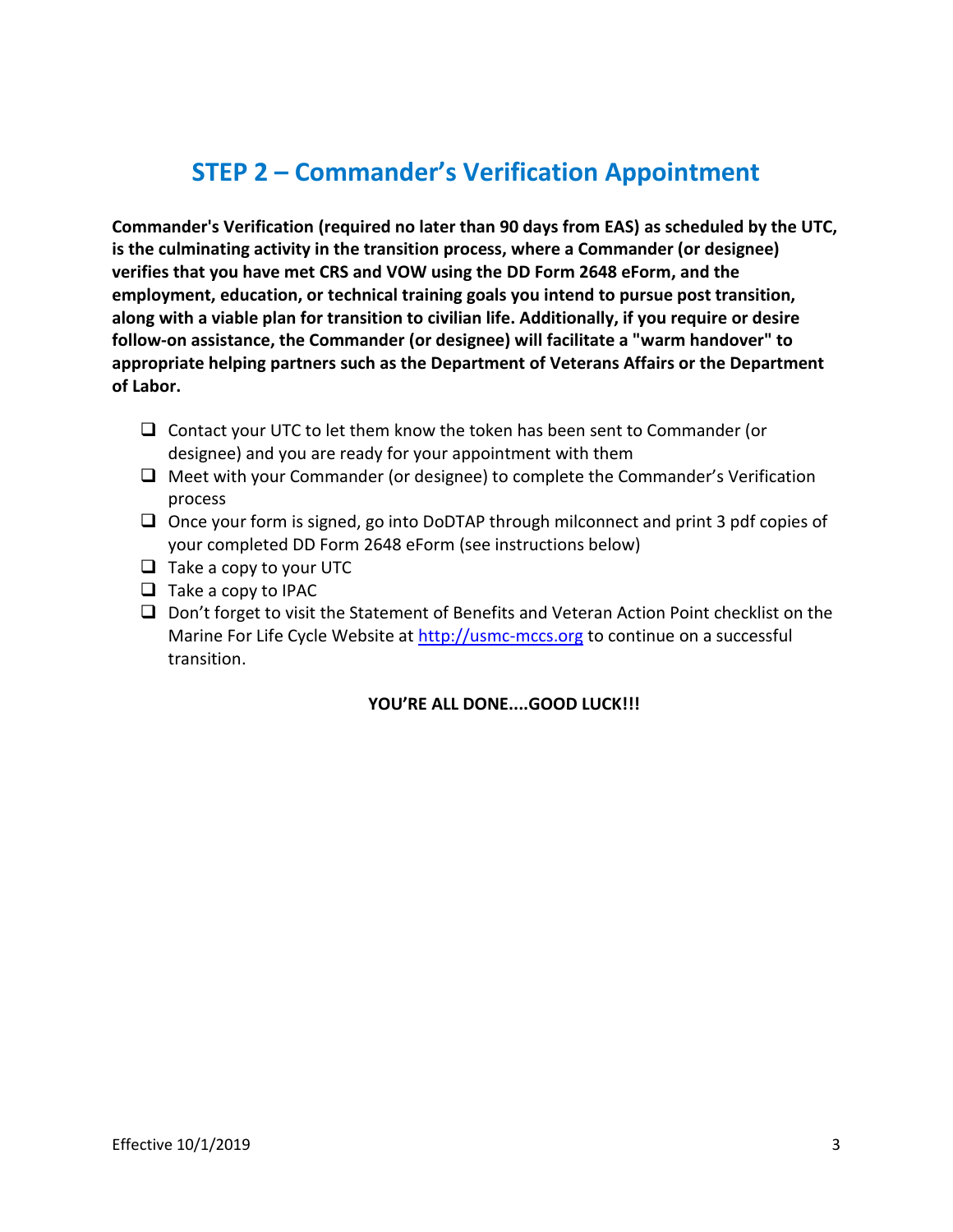## **How to get to DoDTAP through milconnect:**

-Go to https://milconnect.dmdc.osd.mil/milconnect/ -Click Sign In (green button upper right hand corner)



### -Login with CAC